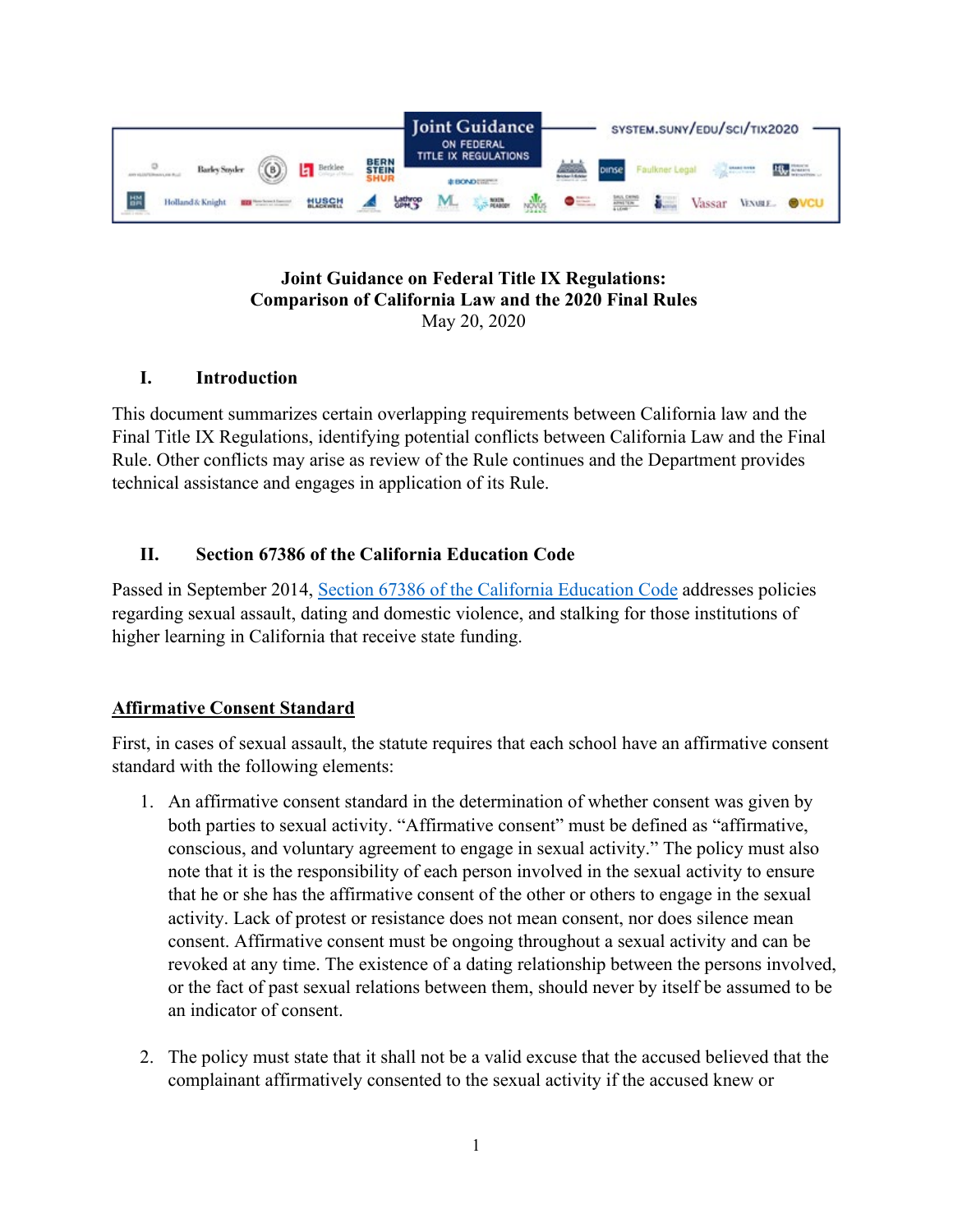reasonably should have known that the complainant was unable to consent to the sexual activity under any of the following circumstances:

- a. The complainant was asleep or unconscious.
- b. The complainant was incapacitated due to the influence of drugs, alcohol, or medication, so that the complainant could not understand the fact, nature, or extent of the sexual activity.
- c. The complainant was unable to communicate due to a mental or physical condition.
- 3. The policy must also state that it shall not be a valid excuse to the alleged lack of affirmative consent that the accused believed that the complainant consented to the sexual activity under either of the following circumstances:
	- a. The accused's belief in affirmative consent arose from the intoxication or recklessness of the accused.
	- b. The accused did not take reasonable steps, in the circumstances known to the accused at the time, to ascertain whether the complainant affirmatively consented.
- 4. The policy must state that the standard used in determining whether the elements of the complaint against the accused have been demonstrated is the preponderance of the evidence.
- 5. The policy should note that it covers both stranger and non-stranger sexual assault.

#### *Note regarding any potential conflict of Affirmative Consent standard with new regulations:*

### **The new regulations specifically note that schools are not required to adopt any particular definition of consent with regard to sexual assault. Schools do not need to alter their Affirmative Consent policies after the Final Rule's effective date.**

Section 67386 further requires that institutions have a "detailed," and "victim-centered" policy regarding sexual assault, domestic or dating violence, and stalking, and that any such policy comport with "best practices and current professional standards."

### *Note regarding any potential conflict of California provision that policy be "victim-centered" with new regulations:*

**The California statute requires that policies be victim-centered; the new regulations do not contain any specific requirements regarding policy language other than to note that "policies must not be offensive to fundamental notions of fairness," and that both policies and processes must be impartial and unbiased. No official involved in the process can have a bias in favor of complainants or respondents, either as a general matter or regarding a specific party.**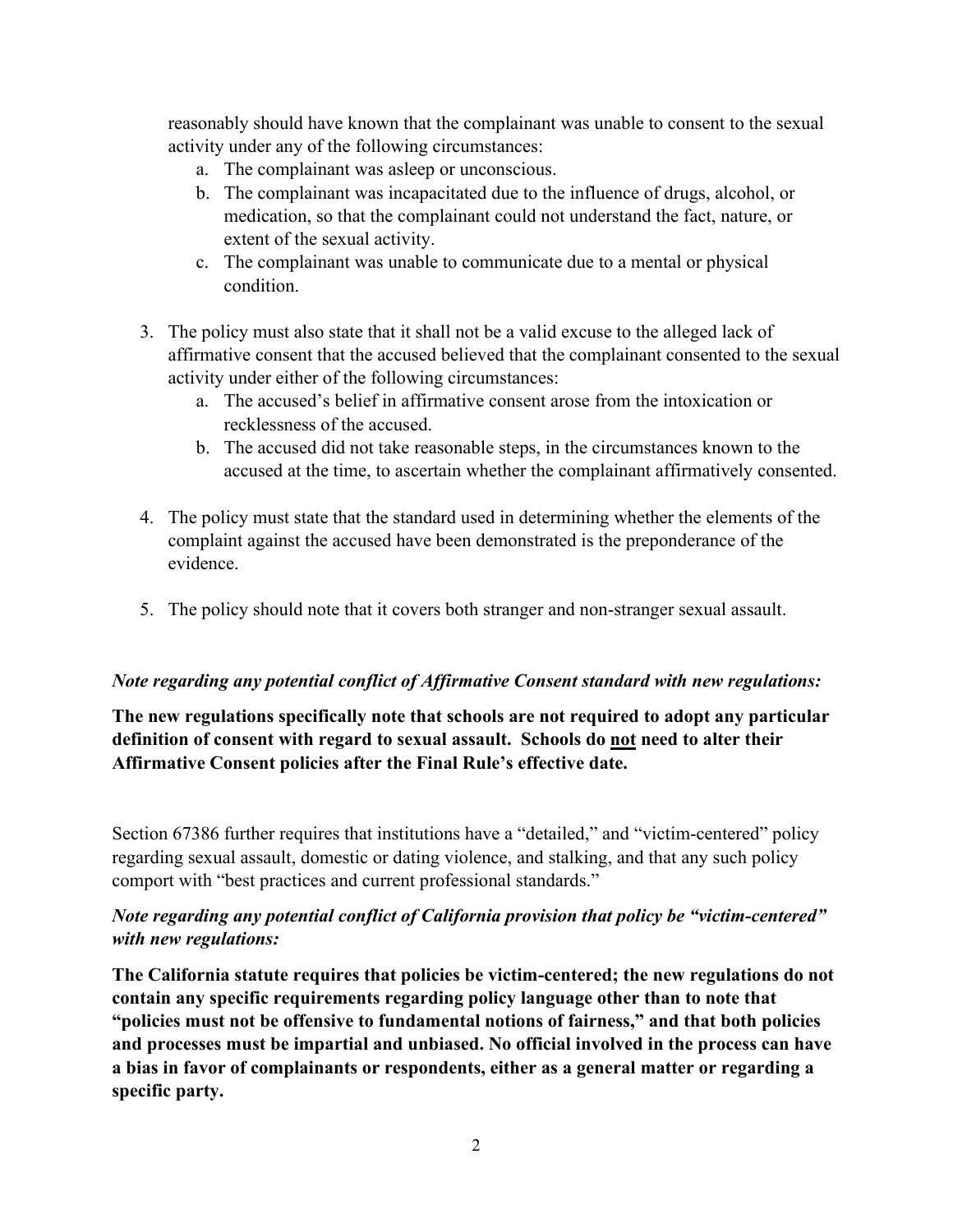**So long as a "victim-centered" policy enacted under California law was not designed or applied in a manner that favored "complainants," as defined under the Final Rule, there is no express conflict between the laws. As such, the two concepts (victim-centered, and impartial and unbiased) are not mutually exclusive, as long as care is taken to ensure that being victim-centered in a school's response to a report of sexual assault does not tip the scales during the investigation or adjudication processes.** 

**For example, aspects of being victim-centered that do not reduce impartiality, or increase bias, include the offer of resources and supportive measures to the complainant, having individuals (such as counseling staff or victim advocates) trained to focus on the complainant's needs, as well as a Title IX Coordinator who will listen in an impartial and unbiased manner to the complainant's concerns. Being "victim-centered" does not, however, mean that the allegations are automatically believed and any that there should be any presumption that the respondent did violate policies prior to the completion of the entire adjudicatory process.** 

### **Minimum Policies and Protocols**

Under Section 67386, at a minimum, the policy and protocols used must include the following:

- 1. An explanation of the privacy or confidentiality protections that will be provided to those involved in the process.
- 2. The school's initial response protocol, which is to include:
	- a. Assistance to the victim.
	- b. Information in writing about the importance of preserving evidence and the identification and location of witnesses.
	- c. Written notice to the victim about the availability of, and contact information for, on- and off-campus resources and services, and coordination with law enforcement, as appropriate

The school's policy and protocols are also to include the participation of victim advocates and other supporting people.

# *Note regarding potential additional requirement for California institutions regarding the participation of victim advocates and other supporting people:*

**Because the new regulations require that "[a]ny provisions, rules, or practices other than those required by this section that a recipient adopts as part of its grievance process for handling formal complaints of sexual harassment . . . must apply equally to both parties," this California requirement to provide victim advocates indirectly requires the participation of a respondent-side advocate and other supporting people to the same degree and extent. Final Rule § 106.45(b).**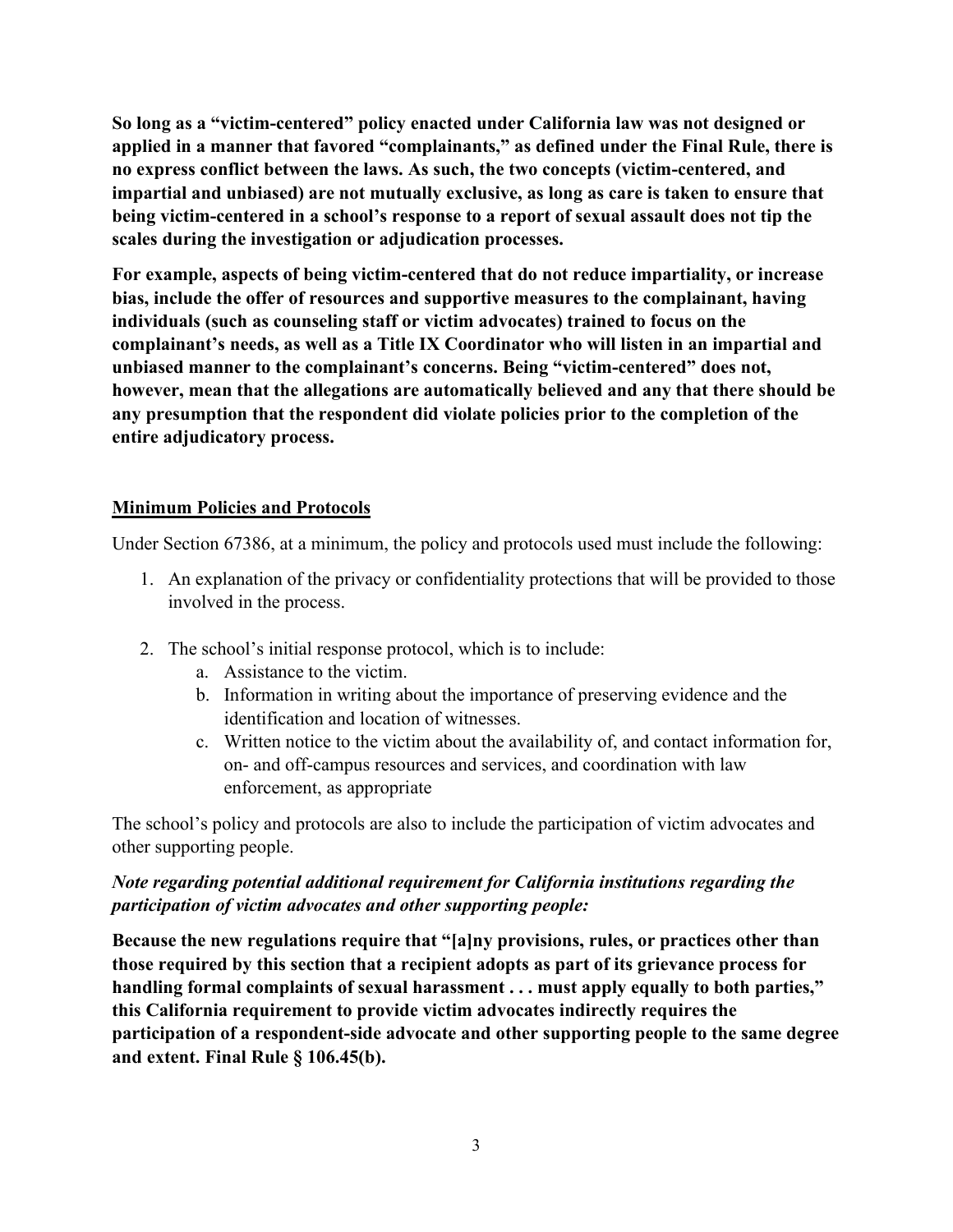**As such, in those sexual assault cases falling within the new, narrower definition of Title IX as set forth in the regulations, California institutions may be obligated to provide respondent-side advocates in circumstances and for purposes that schools outside California are not. This could involve the participation of an advocate alongside the mandated "advisor" during the Title IX grievance process.** 

- 3. There must be a procedure for confidential reporting by victims and third parties.
- 4. Interview protocols are required to include:
	- a. A preliminary victim interview and, as appropriate, a comprehensive follow, along with the development of a victim interview protocol.
	- b. The accused is to be contacted and interviewed.
	- c. The investigator is to seek the identification and location of witnesses.
	- d. Investigating allegations that alcohol or drugs were involved in the incident

### *Note regarding potential conflict of the provision that the accused be contacted and interviewed:*

**Simply contacting an accused student and then conducting an interview will be insufficient to comply with provisions in the new regulations specifically, the notice requirements of Section 106.45(b)(2).**

- 5. Each covered institution must also have an amnesty policy for complainants or witnesses, stating that they will not be subject to disciplinary sanctions for a violation of the institution's student conduct policy at or near the time of the incident, unless the institution determines that the violation was egregious, which may include an action that places the health and safety of any other person at risk, or involves plagiarism, cheating, or academic dishonesty.
- 6. The policy must include an explanation of the role of the institutional staff supervision.

### **Partnerships with Supportive Resources**

Section 67386 also requires that schools enter, to the extent feasible, into memoranda of understanding, agreements, or collaborative partnerships with existing on-campus and community-based organizations, including rape crisis centers, to refer students for assistance or make services available to students, including counseling, health, mental health, victim advocacy, and legal assistance, and including resources for the accused.

# **Trauma-Informed Training**

The statute further requires a "comprehensive, trauma-informed training program for campus officials involved in investigating and adjudicating sexual assault, domestic violence, dating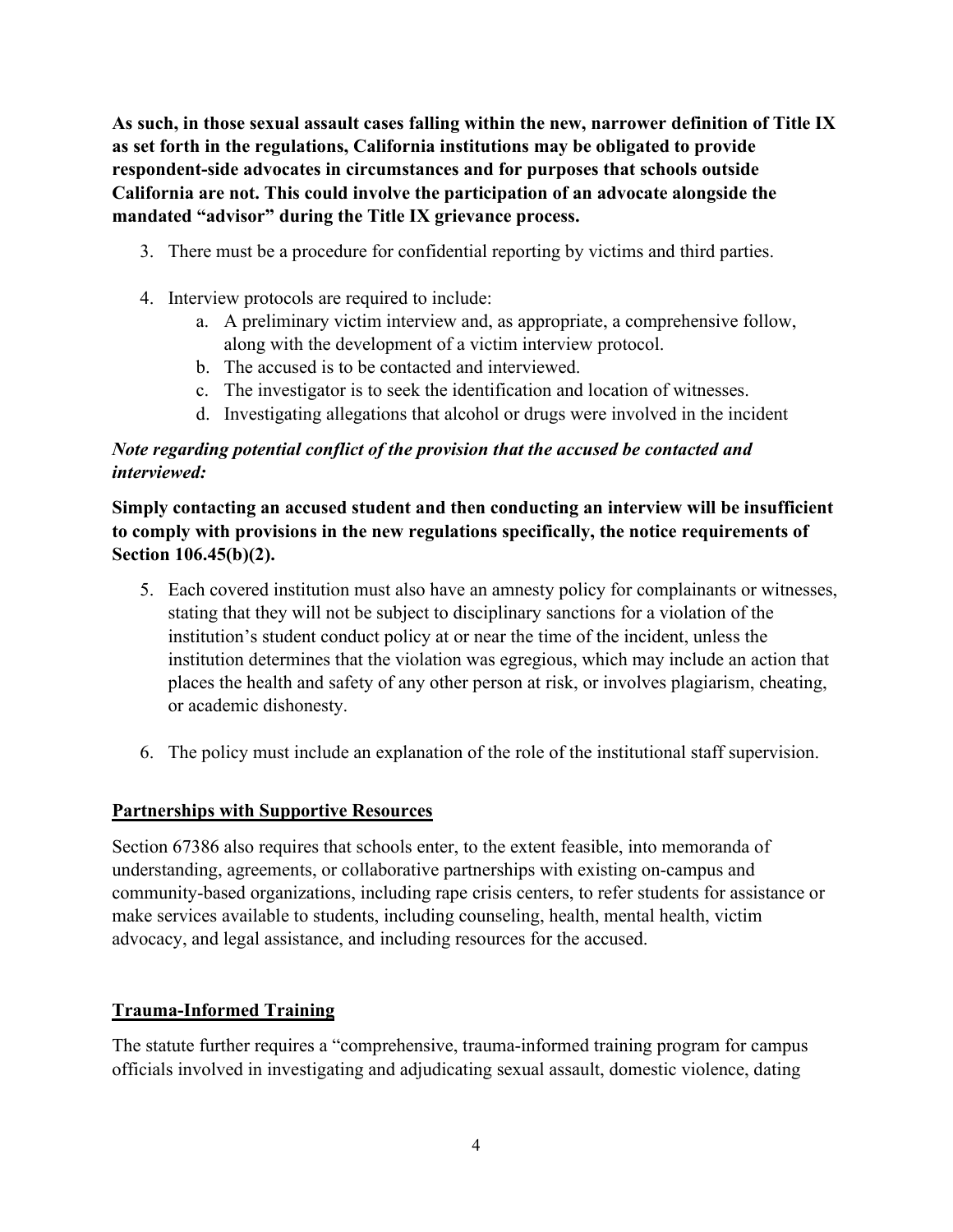violence, and stalking cases," as well as a comprehensive prevention program." The prevention program is to include:

- A range of prevention strategies, including, but not limited to, empowerment programming for victim prevention, awareness raising campaigns, primary prevention, bystander intervention, and risk reduction.
- Outreach programs to make students aware of the institution's policy on sexual assault, domestic violence, dating violence, and stalking. At a minimum, an outreach program is to include a process for contacting and informing the student body, campus organizations, athletic programs, and student groups about the institution's overall sexual assault policy, the practical implications of an affirmative consent standard, and the rights and responsibilities of students under the policy.
- Outreach programming, as part of every incoming student's orientation.

# *Note regarding potential conflict of provision that training be "trauma-informed" with new regulations:*

**While not an explicit conflict, California's requirement that institutions provide traumainformed training may expose institutions to attack on the ground that the training conflicts with the new regulations' requirements that individuals involved in the Title IX process not "have a . . . bias for or against complainants or respondents generally" and that materials used to train those individuals "not rely on sex stereotypes." On the other hand, the new regulations note that "practitioners and experts believe that application of such [trauma-informed] practices is possible . . . to apply in a truly impartial, nonbiased manner." 85 Fed. Reg. 30026, 30,256 (May 19, 2020). For more considerations regarding training and trauma-informed practice under the Title IX regulations, see the Joint Guidance section on Training.** 

# **III. California Code of Civil Procedure Section 1094.5**

The California Code of Civil Procedure Section 1094.5 ("Section 1094.5") allows litigants to challenge the fairness of private administrative hearings in court. In recent years, respondents in Title IX conduct proceedings began using Section 1094.5 to overturn discipline issued against them. This trend culminated in the California Court of Appeal's 2019 decision in *Doe v. Allee*, in which the court held that "[f]or practical purposes, common law requirements for a fair disciplinary hearing at a private university mirror the due process protections at public universities." *Doe v. Allee*, 30 Cal. App. 5th 1036, 1061 (2019).

Those due process protections, the *Allee* court held, applied whenever "a student accused of sexual misconduct faces severe disciplinary sanctions [] and the credibility of witnesses (whether the accusing student, other witnesses, or both) is central to the adjudication of the allegation." *Id*. at 1066. As such, all institutions in California must "provide a mechanism by which the accused